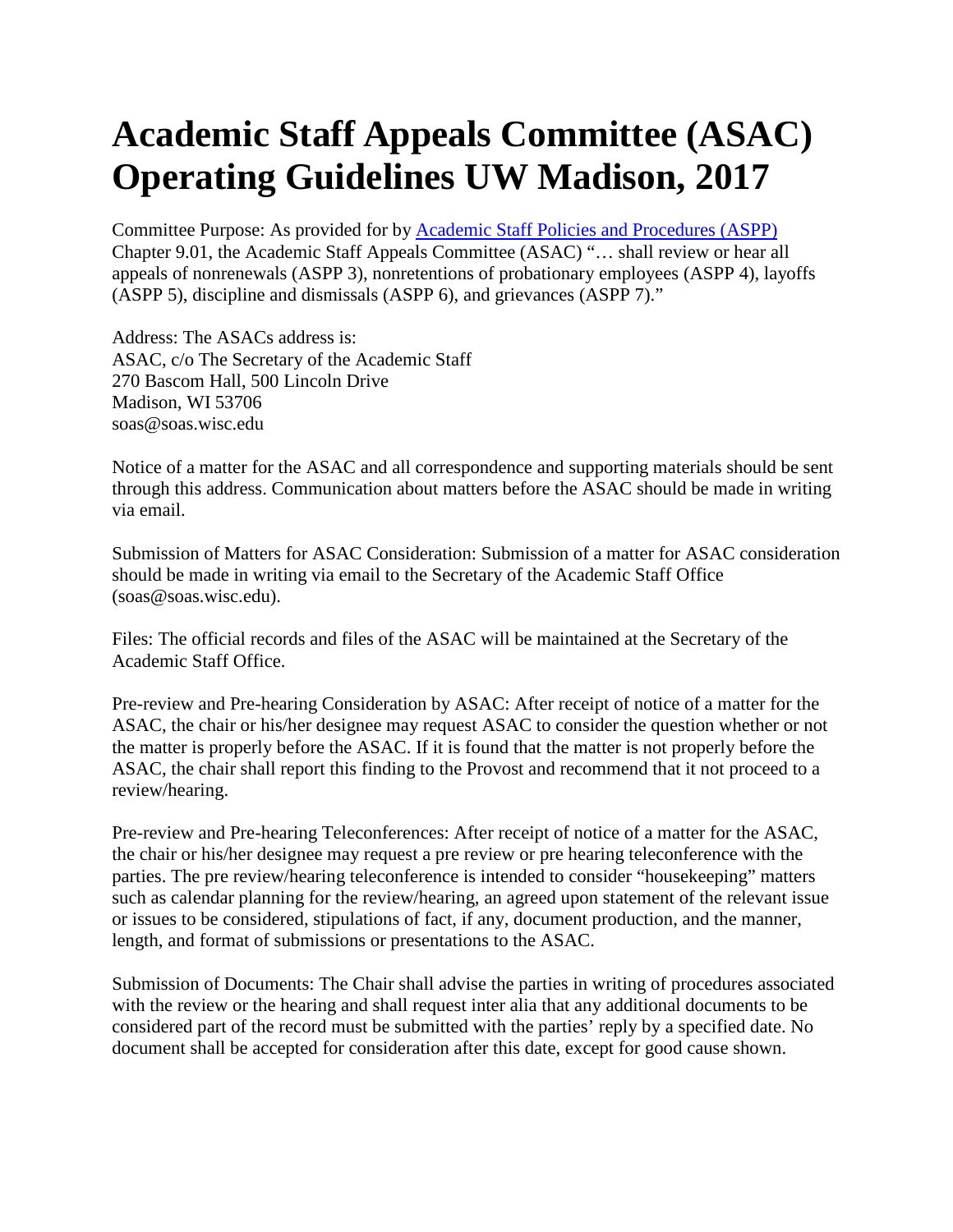## REVIEWS AND HEARINGS:

Panels: Each review or hearing will be considered and voted upon by a "panel" consisting of at least a simple majority of eligible ASAC members. The composition of each panel will be assigned by the chair or his/her designee.

Recording of Proceedings: For hearings, the ASAC will arrange for a verbatim recording of the hearing to be made at no cost to the parties. For reviews, the ASAC may arrange for a verbatim recording to be made at the committee's discretion. For hearings and reviews, a party to the matter may arrange for a verbatim recording to be made at the party's own expense.

Attendance and Voting: Panel members participating in a specific case will make a good faith effort to be present for all review or hearing proceedings. However, a panel member's inability to be present for all proceedings will not disqualify the panel member from voting on the matter so long as

- 1. the panel member reviews a recording of that portion of proceedings he/she missed before voting, or,
- 2. all parties to the matter agree that the panel member's partial absence shall not preclude him/her from voting in the matter.

Voting: The panel's recommendation to the chancellor will be determined by a simple majority vote of panel members. Voting will be made by a show of hands. The number of votes in favor and not in favor of the recommendation will be recorded by the chair or his/her designee.

Report of Recommendation: The ASAC reports its findings of fact with a recommendation to the provost as the chancellor's designee. Except as provided below, this report is the official and exclusive statement by the ASAC regarding a case. No member of the ASAC may discuss its report about a case, except when clarification is requested by the provost. The chair shall be the official representative in communications with the provost.

Recusal: A committee member may recuse her/himself from participation in any matter before the ASAC if he/she has reason to believe that doing so is in the best interest of any party to the matter.

A party to a matter before the ASAC may request recusal of a panel member by presenting the request in writing to the chair or by making the request at the pre review/hearing conference. A party's request that a panel member recuse him/herself will be decided upon by the chair or his/her designee.

Open Meetings: The ASAC operates within the requirements of Wisconsin Open Meeting laws. Each meeting of the ASAC or an ASAC panel will begin in open session and will be closed by the chair or his/her designee only if:

A motion has been made that the committee will reconvene in closed session. The motion must state the nature of the business to be conducted in closed session.